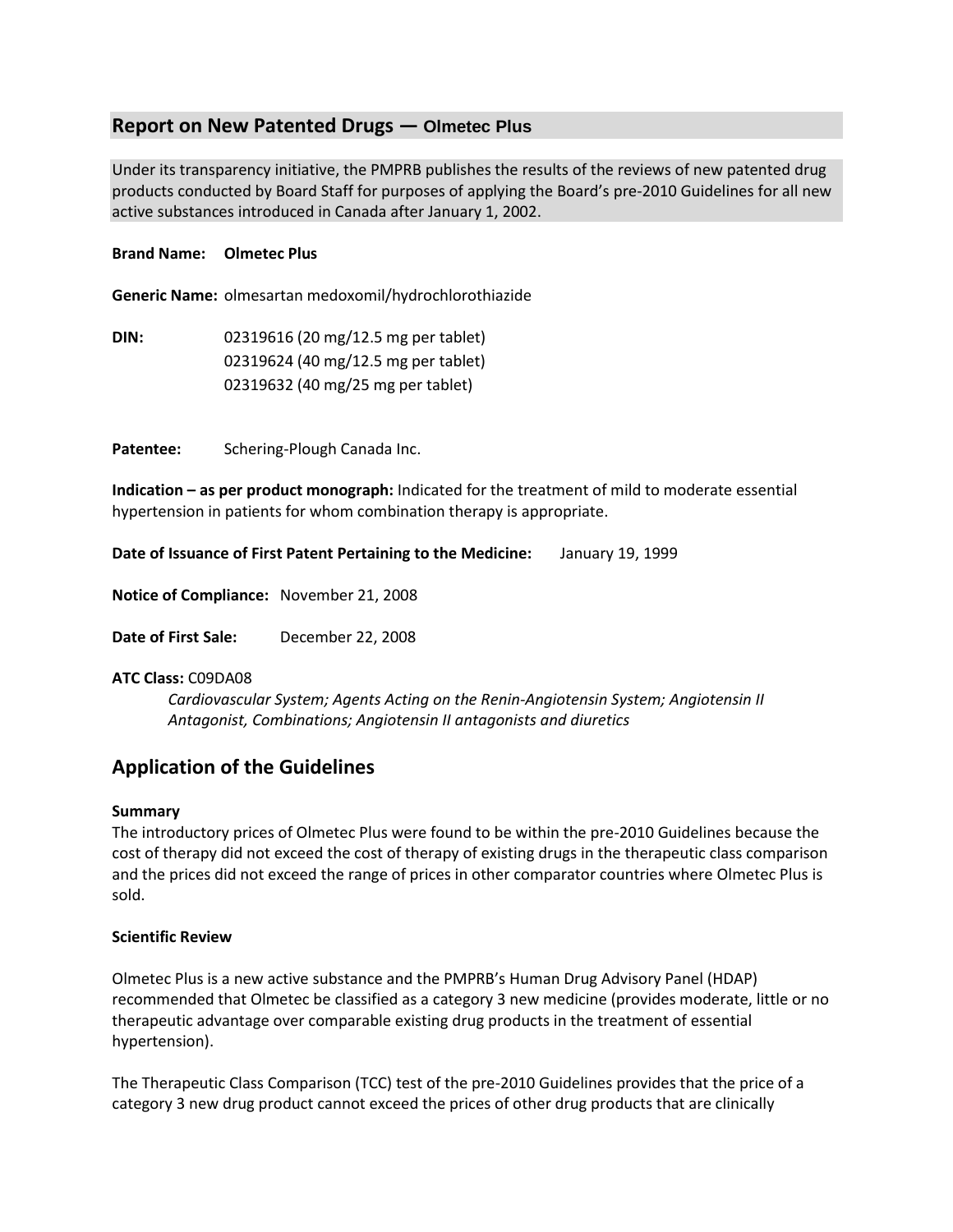equivalent in treating the same disease or condition. Comparators are generally selected from among existing drug products in the same 4th level of the World Health Organization (WHO) Anatomical Therapeutic Chemical (ATC) classification system. See the PMPRB's then *Compendium of Guidelines, Policies and Procedures "up to 2009"* for a more complete description of the Guidelines and the policies on TCCs.

The HDAP recommended losartan/hydrochlorothiazide (Hyzaar), valsartan/hydrochlorothiazide (Diovan-HCT), irbesartan/hydrochlorothiazide (Avalide), candesartan /hydrochlothiazide (Atacand Plus) and telmisartan/hydrochlorothiazide (Micardis Plus) as the most appropriate comparators to Olmetec Plus. The HDAP had also recommended eprosartan/ hydrochlorothiazide (Teveten Plus) as a comparator. However, a dosage regimen could not be derived for this agent. All these agents share the same 4th level ATC classification, share the same indication and are clinically equivalent in addressing the approved indication of Olmetec Plus.

The pre-2010 Guidelines provide that the dosage recommended for comparison purposes will normally not be higher than the maximum of the usual recommended dosage. The recommended comparable dosage regimens for Olmetec Plus and its comparable drug products have been selected based on their respective product monographs as well as the available clinical trials and reviews relevant to Olmetec Plus.

### **Price Review**

Under the pre-2010 Guidelines, the introductory price of a category 3 new drug product will be presumed to be excessive if it exceeds the price of all the comparable drug products based on the Therapeutic Class Comparison (TCC) test or it exceeds the range of prices of the same drug product sold in the seven countries listed in the *Patented Medicines Regulations* (Regulations). At introduction, the costs of treatment of Olmetec Plus were within the Guidelines as the daily cost of therapy did not exceed the cost of therapy with the comparator medicines.

| <b>Name</b>                                                        | <b>DIN</b> | <b>Strength</b>     | <b>Dosage</b><br><b>Regimen/Day</b> | Cost per<br>Day       |
|--------------------------------------------------------------------|------------|---------------------|-------------------------------------|-----------------------|
| Olmetec Plus (olmesartan<br>medoxomil/hydrochlorothiazide)         | 02319616   | $20/12.5$ mg tablet | 1 tablet                            | \$0.9900 <sup>1</sup> |
| Hyzaar (losartan<br>potassium/hydrochlorothiazide)                 | 02297841   | 100/12.5 mg tablet  | 1 tablet                            | \$1.1490 <sup>2</sup> |
| Diovan-HCT<br>(valsartan/hydrochlorothiazide)                      | 02241900   | 80/12.5 mg tablet   | 1 tablet                            | \$1.1100 <sup>2</sup> |
| Avalide<br>(irbesartan/hydrochlorothiazide)                        | 02241818   | 150/12.5 mg tablet  | 1 tablet                            | $$1.1416^2$           |
| Olmetec Plus (olmesartan<br>medoxomil/hydrochlorothiazide)         | 02319624   | $40/12.5$ mg tablet | 1 tablet                            | \$0.9900 <sup>1</sup> |
| Diovan-HCT<br>(valsartan/hydrochlorothiazide)                      | 02241901   | 160/12.5 mg tablet  | 1 tablet                            | $$1.1000^2$           |
| Avalide<br>(irbesartan/hydrochlorothiazide)                        | 02241819   | 300/12.5 mg tablet  | 1 tablet                            | $$1.1416^2$           |
| <b>Atacand Plus (candesartan</b><br>cilexetil/hydrochlorothiazide) | 02244021   | $16/12.5$ mg tablet | 1 tablet                            | \$1.1400 <sup>2</sup> |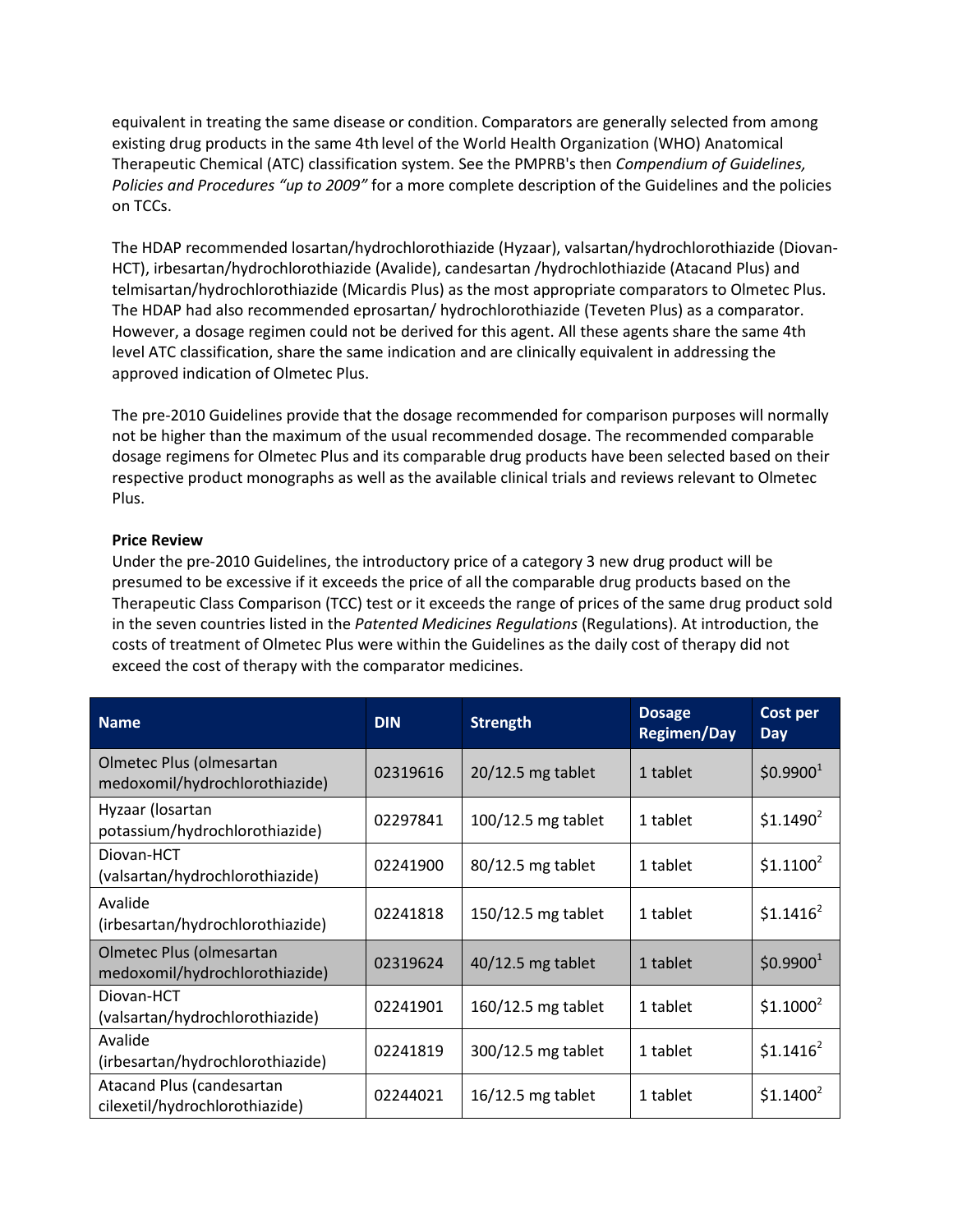| <b>Micardis Plus</b><br>(telmisartan/hydrochlorothiazide)  | 02244344 | 80/12.5 mg tablet | 1 tablet | $$1.1296^2$           |
|------------------------------------------------------------|----------|-------------------|----------|-----------------------|
| Olmetec Plus (olmesartan<br>medoxomil/hydrochlorothiazide) | 02319632 | 40/25 mg tablet   | 1 tablet | \$0.9900 <sup>1</sup> |
| Diovan-HCT<br>(valsartan/hydrochlorothiazide)              | 02246955 | 160/25 mg tablet  | 1 tablet | $$1.1100^2$           |
| Avalide<br>(irbesartan/hydrochlorothiazide)                | 02280213 | 300/25 mg tablet  | 1 tablet | \$1.1279 <sup>2</sup> |

Sources:

- 1 Publicly available price as per the *Patented Medicines Regulations*
- 2 La Régie de l'assurance maladie du Québec, June 2009.

At the time of introduction, Olmetec Plus 20 mg/12.5 mg tablet was sold in four of the seven countries (i.e., Germany, Switzerland, United Kingdom and United States) listed in the Regulations. Olmetec Plus 40 mg/12.5 mg and Olmetec Plus 40 mg/25 mg were sold in the United States only. In compliance with the Guidelines, the prices in Canada did not exceed the range of prices in these countries. The price of Olmetec 20 mg/12.5 mg was second highest of the four countries in which it was sold, above the median international price. Olmetec Plus 40 mg/12.5mg and 40 mg/25 mg were lower than the United States price.

The publication of Summary Reports is part of the PMPRB's commitment to make its price review process more transparent.

Where comparators and dosage regimens are referred to in the Summary Reports, they have been selected by the HDAP for the purpose of carrying out the PMPRB's regulatory mandate, which is to review the prices of patented drug products sold in Canada to ensure that such prices are not excessive.

The PMPRB reserves the right to exclude from the therapeutic class comparison test any drug product it has reason to believe is being sold at an excessive price.

In Summary Reports under the pre-2010 Guidelines, the PMPRB refers to the publicly available prices of comparators, provided that such prices are not more than 10% above a non-excessive price, in which case no price will be made available. Publication of these prices is for information only and should not be construed as indicating that the public prices are considered to be within the pre-2010 Guidelines.

The information contained in the PMPRB's Summary Reports should not be relied upon for any purpose other than stated and is not to be interpreted as an endorsement, recommendation or approval of any drug product, nor is it intended to be relied upon as a substitute for seeking appropriate advice from a qualified health care practitioner.

## **References — Olmetec Plus**

Tu K, Chen Z, Lipscombe LL. Prevalence and incidence of hypertension from 1995 to 2005: a populationbased study. *CMAJ* 2008;178:1429-35.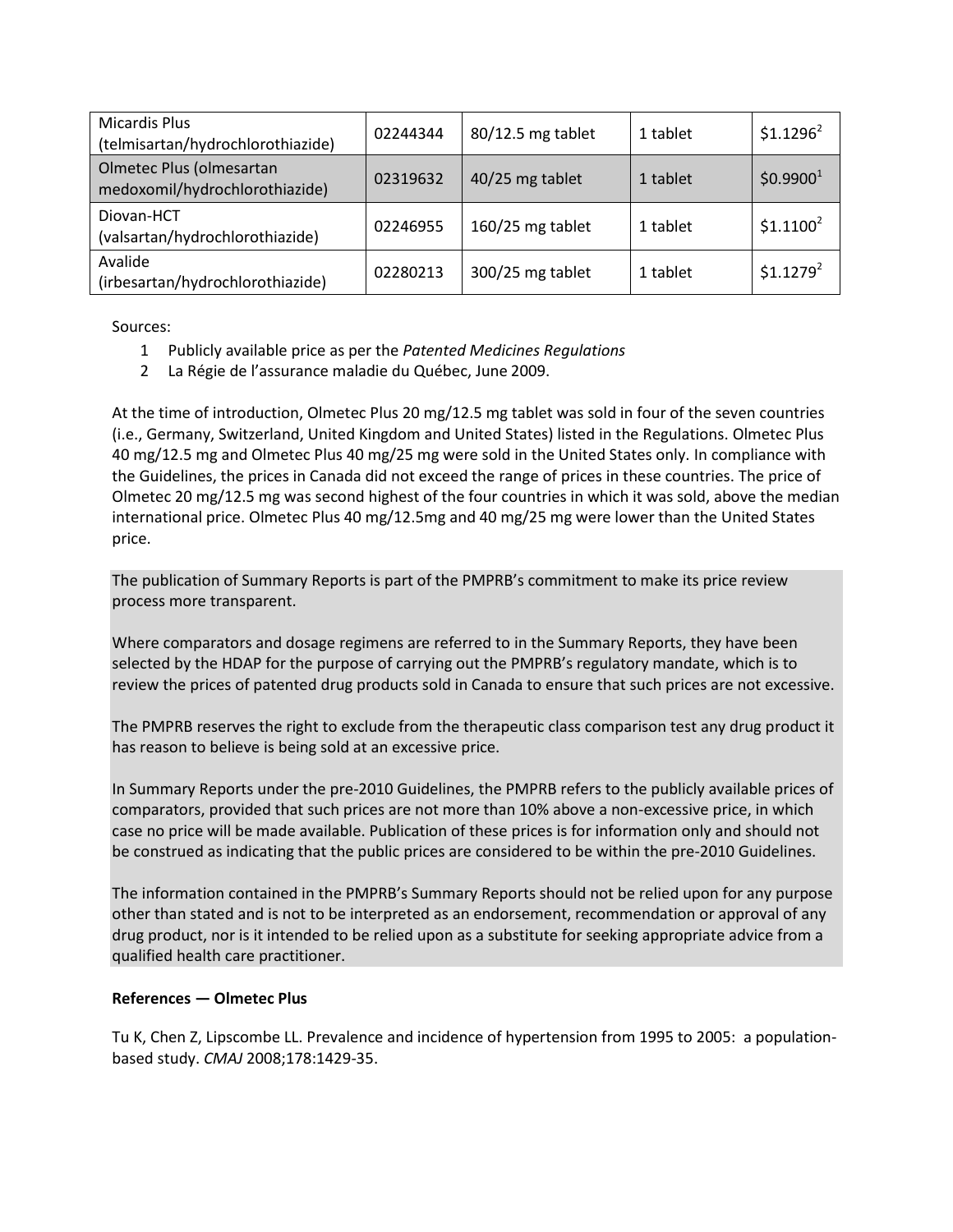Tu K, Chen Z, Lipscombe LL. Mortality among patients with hypertension from 1995 to 2005: a population-based study. *CMAJ* 2008;178:1436-40.

Scott LJ, McCormack PL. Olmesartan medoxomil. A review of its use in the management of hypertension. *Drugs* 2008;68:1239-72.

Smith DH. Comparison of angiotensin II type 1 receptor antagonists in the treatment of essential hypertension. *Drugs* 2008;68:1207-25.

Fogari R, Zoppi A, Mugellini A, et al. Hydrochlorothiazide added to valsartan is more effective than when added to olmesartan in reducing blood pressure in moderately hypertensive patients inadequately controlled by monotherapy. *Adv Ther* 2006;23:680-95.

Rump LC, Ambrosioni E, Burnier M, et al. Initial combination therapy with olmesartan/hydrochlorothiazide in moderate-to-severe hypertension. *J Hum Hypertens* 2006;20:299- 301.

Fogari R, Zoppi A, Mugellini A, et al. Effectiveness of hydrochlorothiazide in combination with telmisartan and olmesartan in adults with moderate hypertension not controlled with monotherapy: a prospective, randomized, open-label, blinded end point (PROBE), parallel-arm study. *Curr Ther Res Clin Exp* 2008;69:1-15.

Ball K. A multi-centre, double-blind, efficacy, tolerability and safety study of the oral angiotensin IIantagonist olmesartan medoxomil versus losartan in patients with mild to moderate essential hypertension (abstract no. P2.176). *J Hypertens* 2001;19:S153.

Ball KJ, Williams PA, Stumpe KO. Relative efficacy of an angiotensin II antagonist compared with other antihypertensive agents. Olmesartan medoxomil versus antihypertensives. *J Hypertens* 2001;19:S49- S56.

Kereiakes DJ, Neutel JM, Punzi HA, et al. Efficacy and safety of olmesartan medoxomil and hydrochlorothiazide compared with benazepril and amlodipine besylate. *Am J Cardiovasc Drugs* 2007;7:361-72.

Punzi H, Kereiakes D, Xu J, et al. Blood pressure (BP)-lowering efficacy of olmesartan medoxomil (OM)/hydrochlorothiazide (HCTZ) and benazepril (BN) + amlodipine (AML) in patients (pts) stratified by age and gender (abstract no. P-64). *J Clin Hypertens* 2008;10:A32.

Neutel J, Punzi H, Xu J, et al. Blood pressure (BP)-lowering efficacy of olmesartan medoxomil (OM)/hydrochlorothiazide (HCTZ) vs benazepril (BN) + amlodipine (AML) therapy in black and non-black patients (pts) with stage 2 hypertension (HT) (abstract no. P-54). *J Clin Hypertens* 2008;10:A28.

Fogari R, Derosa G, Zoppi A, et al. Effects of manidipine/delapril *versus* olmesartan/hydrochlorothiazide combination therapy in elderly hypertensive patients with type 2 diabetes mellitus*. Hypertens Res* 2008;31:43-50.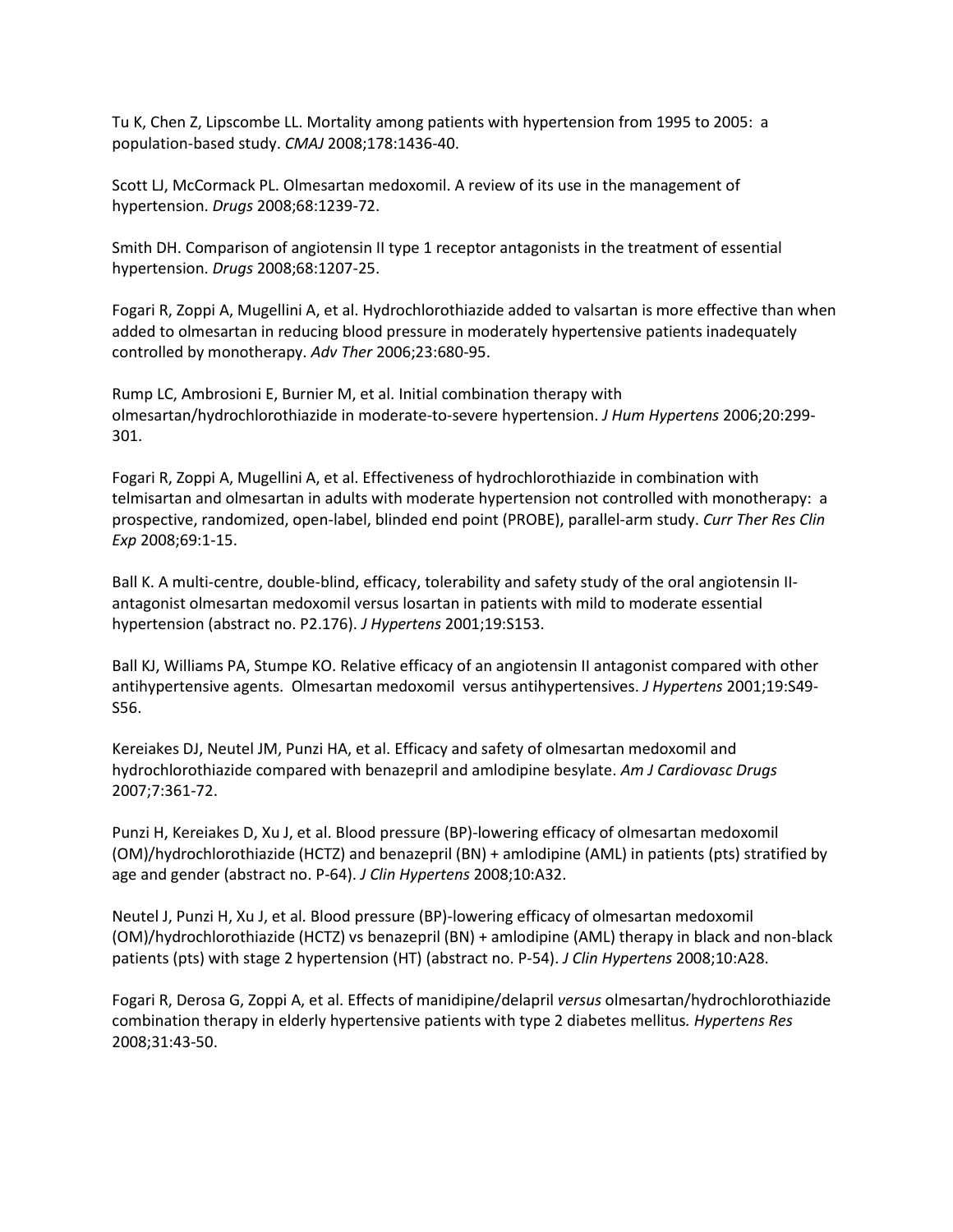Fogari R, Derosa G, Zoppi A, et al. Effect of delapril/manidipine vs olmesartan/hydrochlorothiazide combination in insulin sensitivity and fibrinogen in obese hypertensive patients. *Inter Med* 2008;47:361- 6.

Püchler K, Laeis P, Stumpe KO. A comparison of the efficacy and safety of the oral angiotensin IIantagonist olmesartan medoxomil with those of atenolol in patients with moderate to severe hypertension under continuous treatment with hydrochlorothiazide (abstract no. P2.175). *J Hypertens* 2001;19:S153.

Chrysant SG, Weber MA, Wang AC, et al. Evaluation of antihypertensive therapy with the combination of olmesartan medoxomil and hydrochlorothiazide. *Am J Hypertens* 2004;17:252-9.

Barrios V, Boccanelli A, Ewald S, et al. Efficacy and tolerability of olmesartan medoxomil in patients with mild to moderate essential hypertension. *Clin Drug Invest* 2007;27:545-58.

Böhm M, Ewald S, et al. Blood pressure reduction with olmesartan in mild-to-moderate essential hypertension: a planned interim analysis of an open label sub-study in German patients. *Curr Med Res Opin* 2006;22:1375-80.

Sellin L, Stegbauer J, Laeis P, et al. Adding hydrochlorothiazide to olmesartan dose dependently improves 24-h blood pressure and response rates in mild-to-moderate hypertension. *J Hypertens* 2005;23:2083-92.

Sellin L, Rump LC. Addition of hydrochlorothiazide to olmesartan medoxomil increases proportions of patients achieving 24-hour ambulatory blood pressure goals (abstract no. P-67). *J Clin Hypertens* 2008;10:A33-4

Neutel JM, Smith DH, Weber MA, et al. Use of an olmesartan medoxomil-based treatment algorithm for hypertension control. *J Clin Hypertens* 2004;6:168-74.

Neutel JM, Smith DH, Silfani TN, et al. Effects of a structured treatment algorithm on blood pressure goal rates in both stage 1 and stage 2 hypertension. *J Hum Hypertens* 2006;20:255-62.

Izzo JL, Neutel JM, Silfani T, et al. Efficacy and safety of treating stage 2 systolic hypertension with olmesartan and olmesartan/HCTZ : results of an open-label titration study. *J Clin Hypertens* 2007;9:36- 44.

Izzo JL, Neutel JM, Silfani T, et al. Titration of HCTZ to 50 mg daily in individuals with stage 2 systolic hypertension pretreated with an angiotensin receptor blocker. *J Clin Hypertens* 2007;9:45-8.

Canadian Hypertension Education Program. 2008 CHEP recommendations for the management of hypertension.

Chobanian AV, Bakris GL, Black HR, et al. The Seventh Report of the Joint National Committee on Prevention, Detection, Evaluation, and Treatment of High Blood P ressure. *JAMA* 2003;289:2560-72.

Barrios B, Escobar C. Olmesartan medoxomil plus hydrochlorothiazide for treating hypertension. *Expert Opin Pharmacother* 2008;9:129-36.